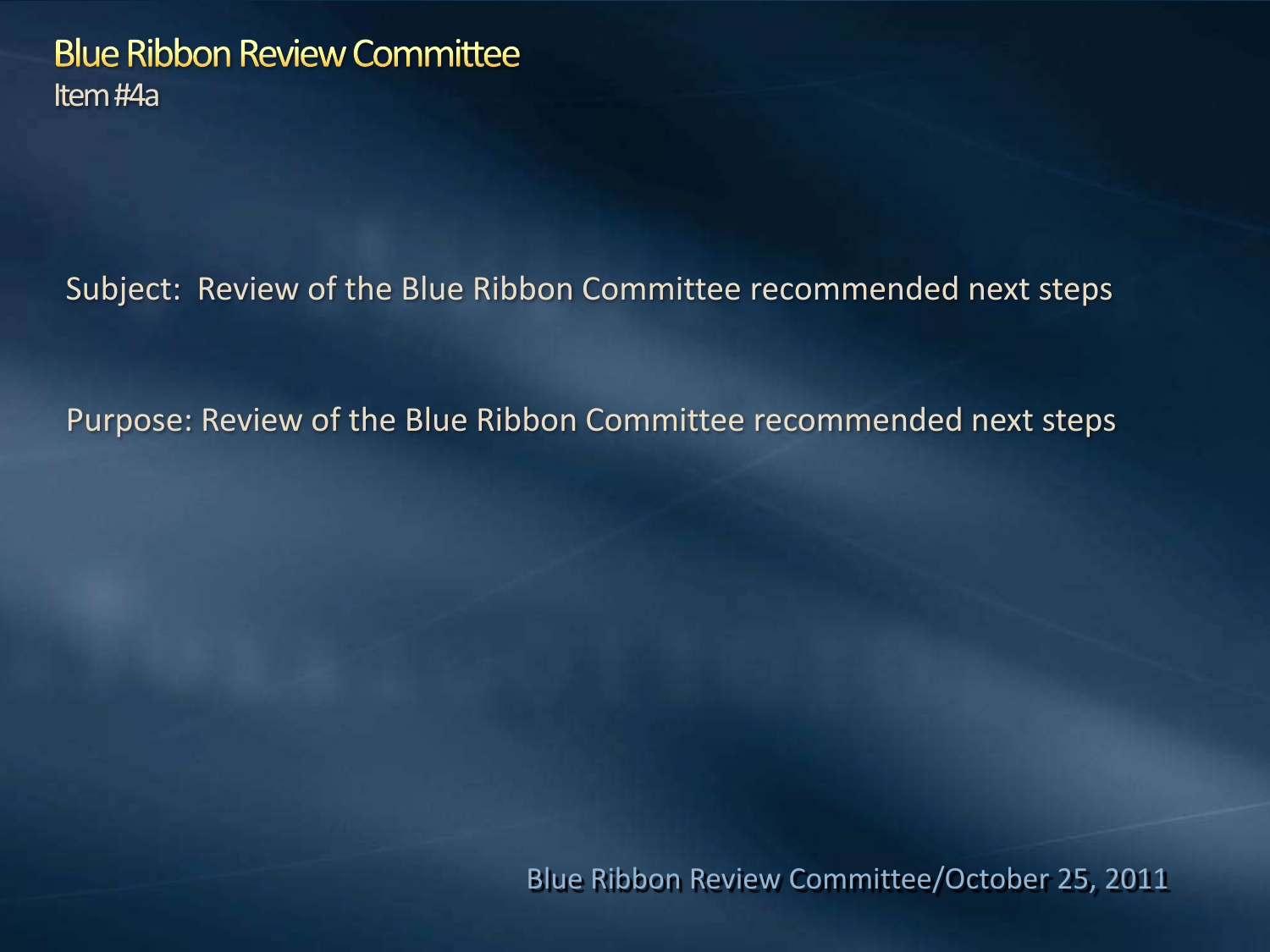#### **Blue Ribbon Review Committee**

Item #4a

**Summary** 

This report presents a summary of the initial staff review of the 22 recommended next steps identified in the Blue Ribbon Committee (BRC) April 12, 2011 report for Metropolitan Board consideration.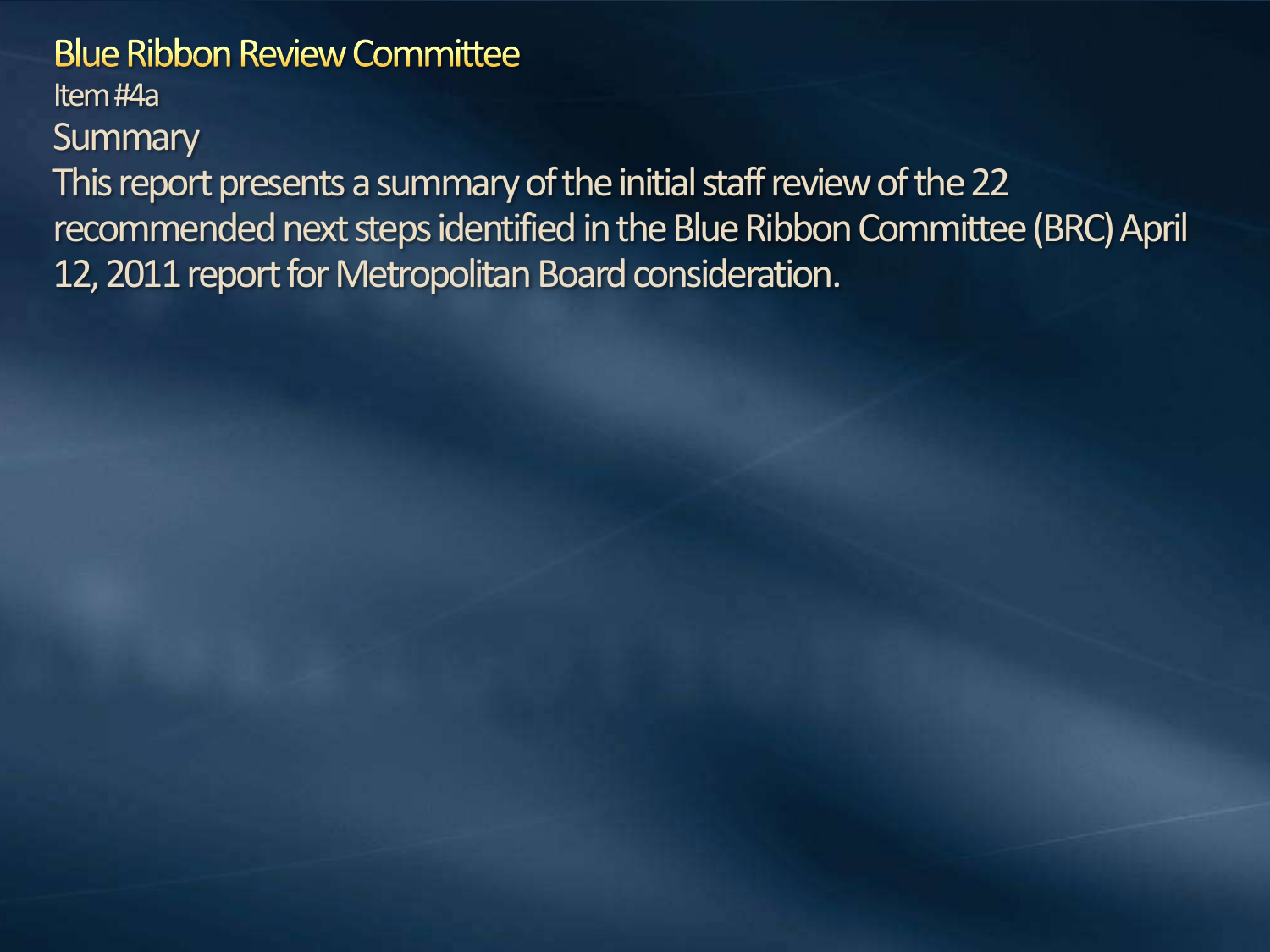

**Review of Blue Ribbon Committee Recommended Next Steps** Blue Ribbon Review Committee Item 4a October 25, 2011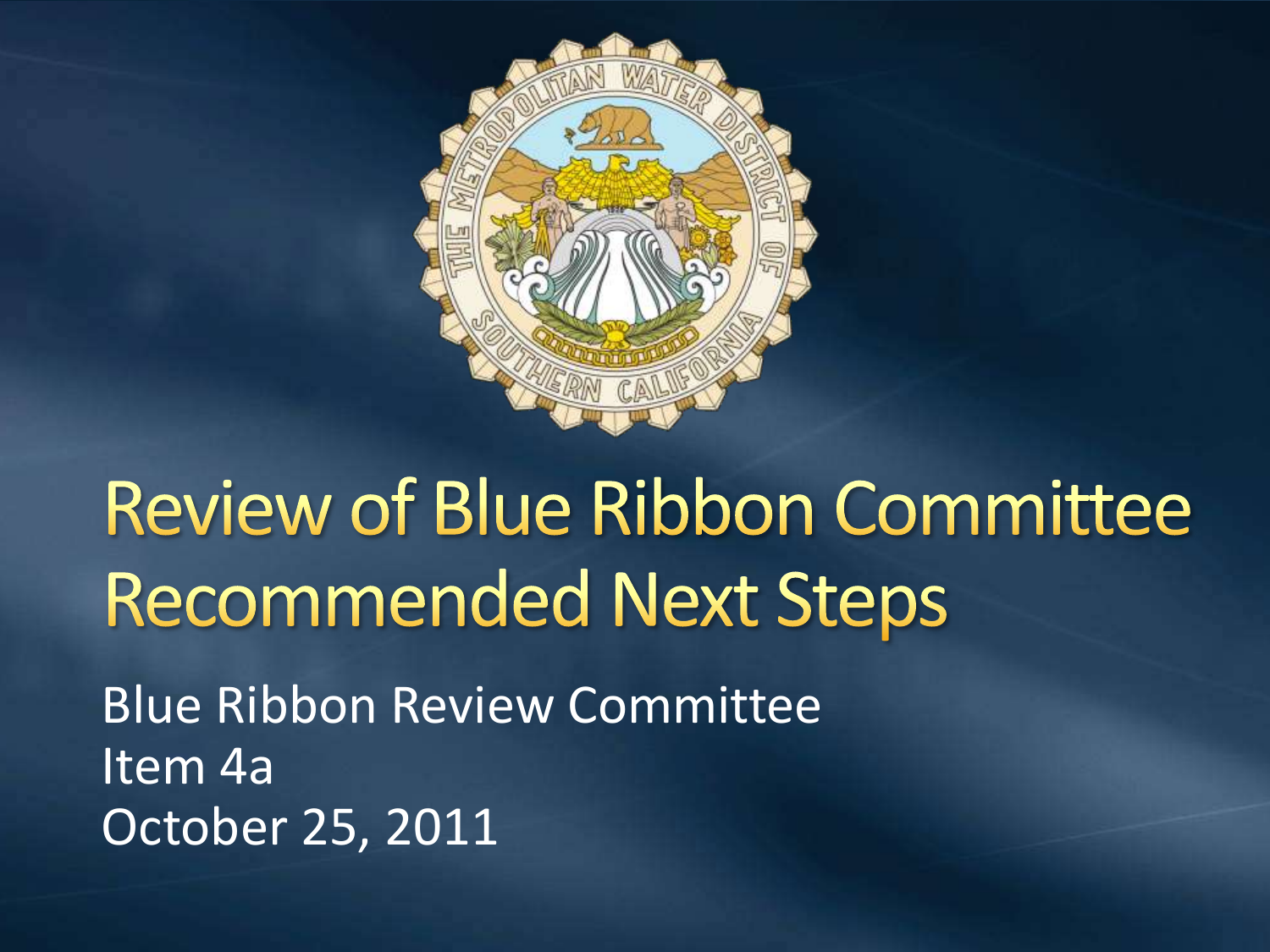#### **Report on BRC Recommended Next Steps**

- **•** Staff has developed initial draft
- Incorporate feedback for second draft in o, November
- **•** Final draft in December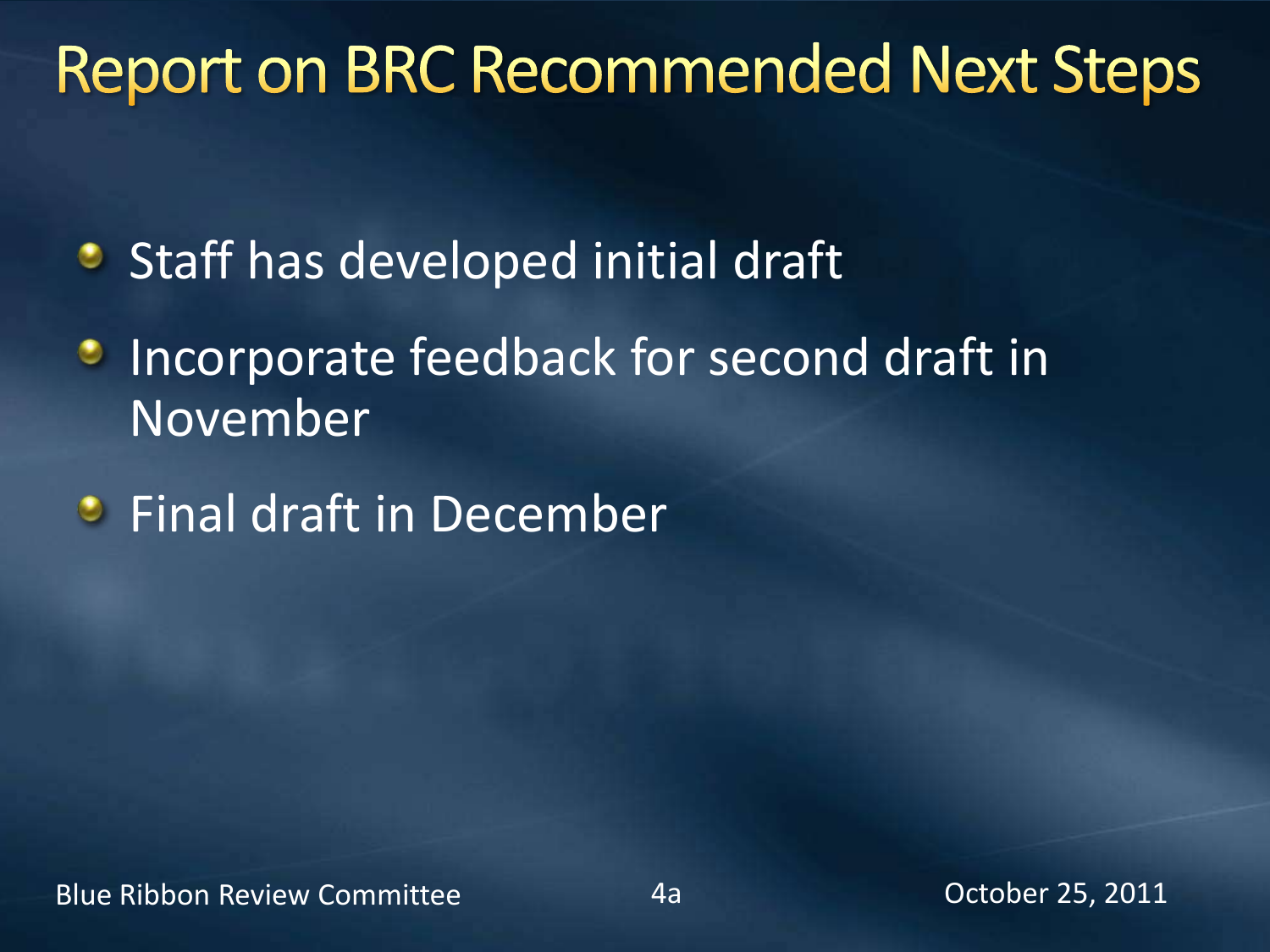## **Board Report - Attachment 1**

- **BRC's recommended 22 next steps for six** business elements
	- 1. Customer Demand
	- 2. Diversified water portfolio and investments
	- 3. Provider of integrated water services
	- 4. Finances and pricing
	- 5. Governance and operations
	- 6. Leadership in technology and workforce development

**Includes numbering for reference purposes**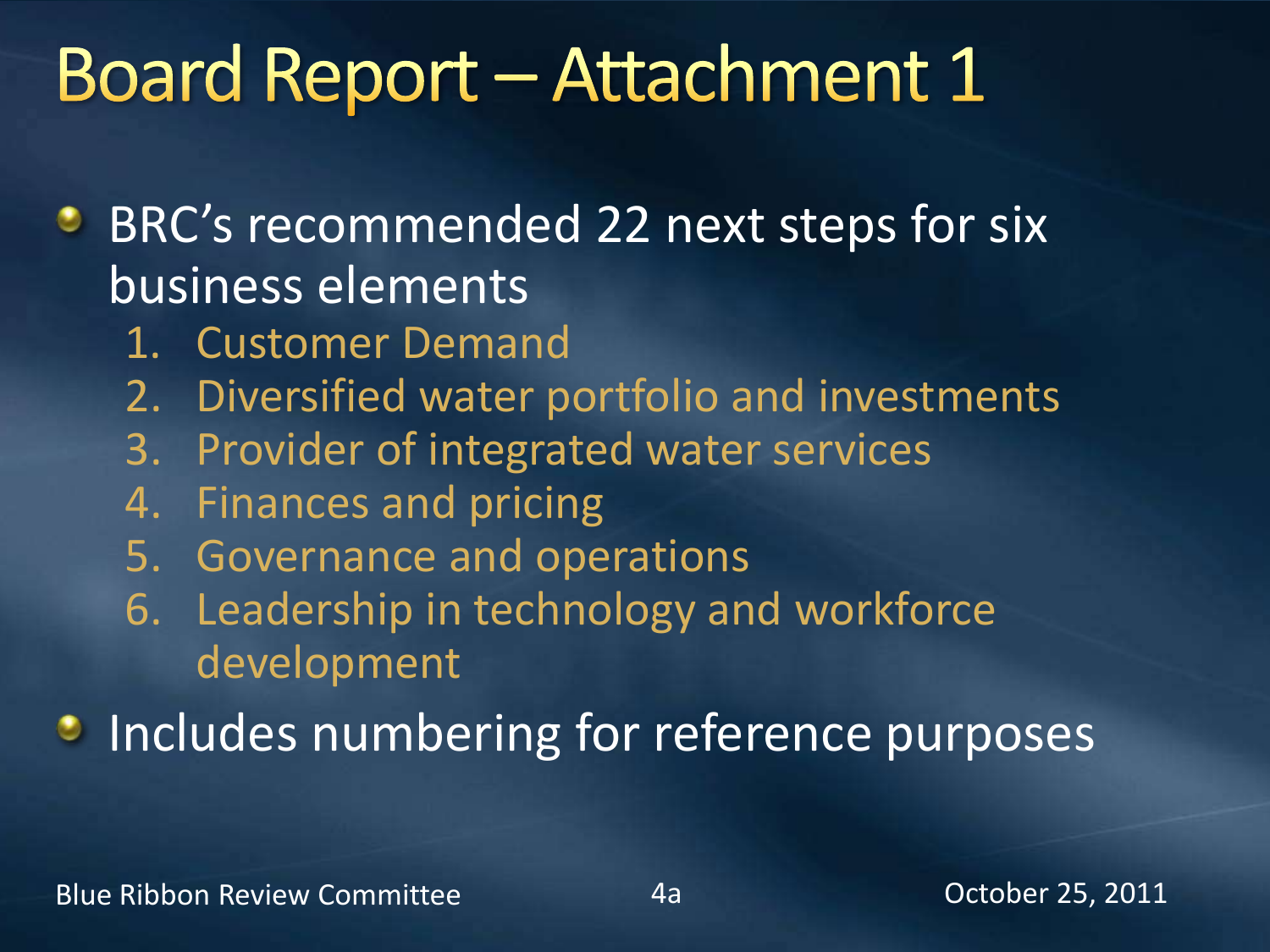## **Board Report - Attachment 2**

- Matrix of next steps ۰
	- Applicable Policy (Yes/No)  $\bullet$
	- Implementation Process (Yes/No)  $\bullet$
	- Timeframe
		- Ongoing: already being implemented
		- Near-term: evaluate in 1 to 5 years
		- Long-term: evaluate after 5 years
	- **Standing Committee**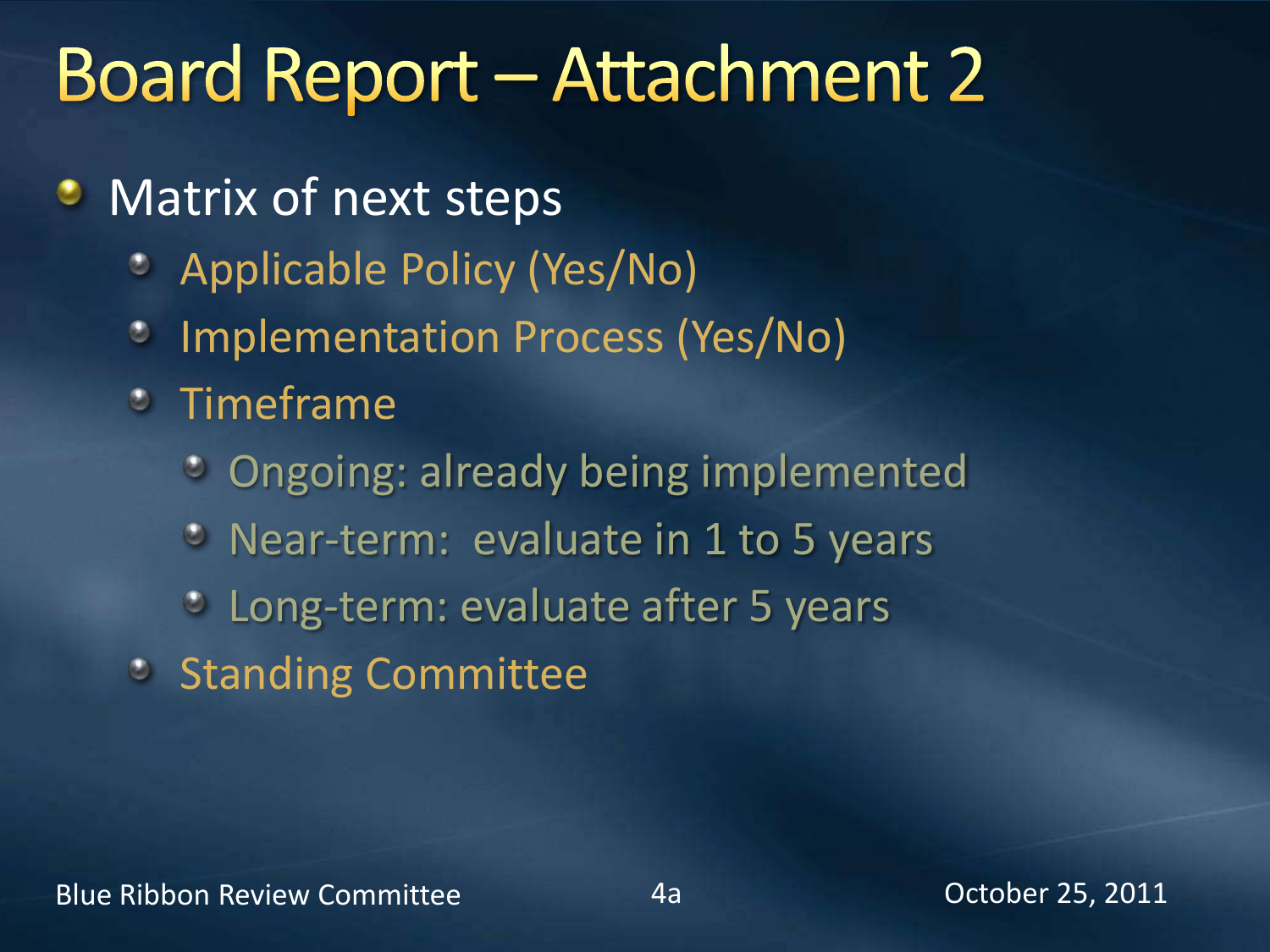## **Board Report - Attachment 3**

- Initial Analysis of BRC's Recommended Next Steps
	- Applicable policies
		- What policies are in place that relate to the next step? ۰
	- **Implementation processes** 
		- Do we already have processes to address this issue?
	- Timeframe
		- **When should we begin assessing the next step?**
	- **Standing Committees to assess next step**
	- Current efforts
		- What is currently being done?  $\bullet$

Blue Ribbon Review Committee **4a** decree 4a Dectober 25, 2011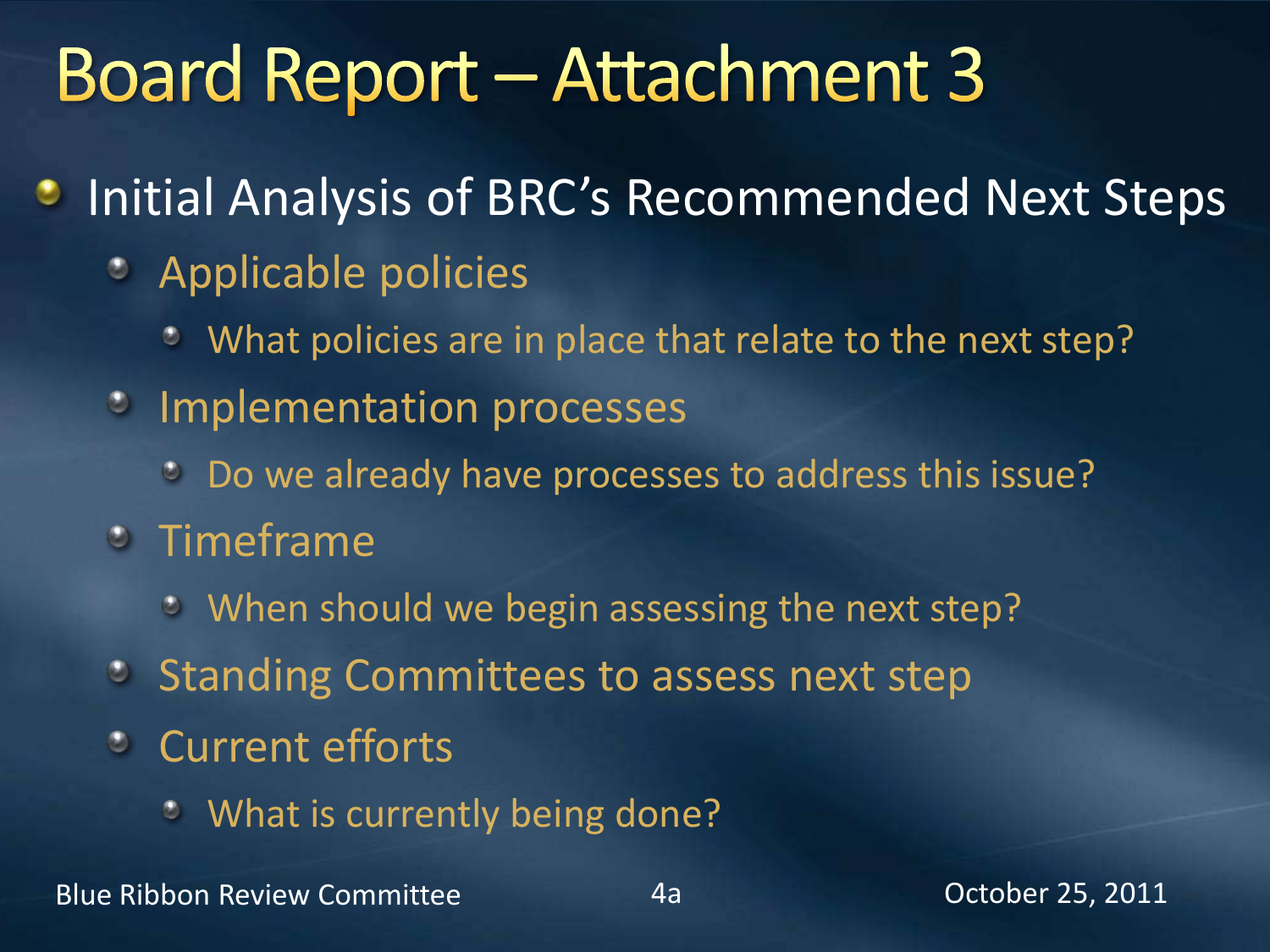# **Preliminary Findings**

- ۰ 18 next steps have
	- Applicable policies  $\bullet$
	- Implementation processes  $\bullet$
	- Current efforts that are either implementing or assessing the recommended next step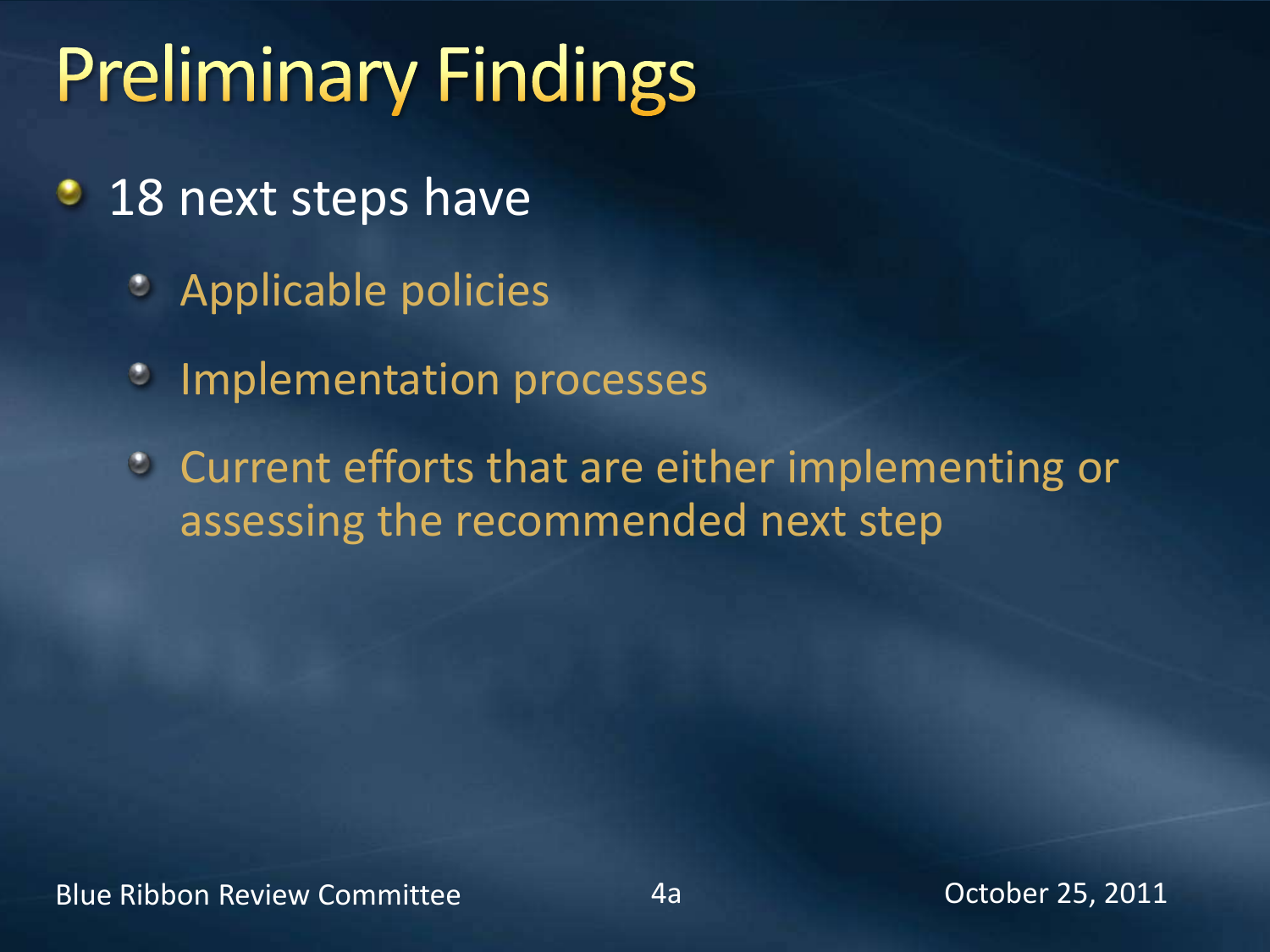# **Preliminary Findings**

- 4 next steps need further input ٠
	- No applicable policies  $\bullet$
	- No implementation processes ۰
	- Need committee input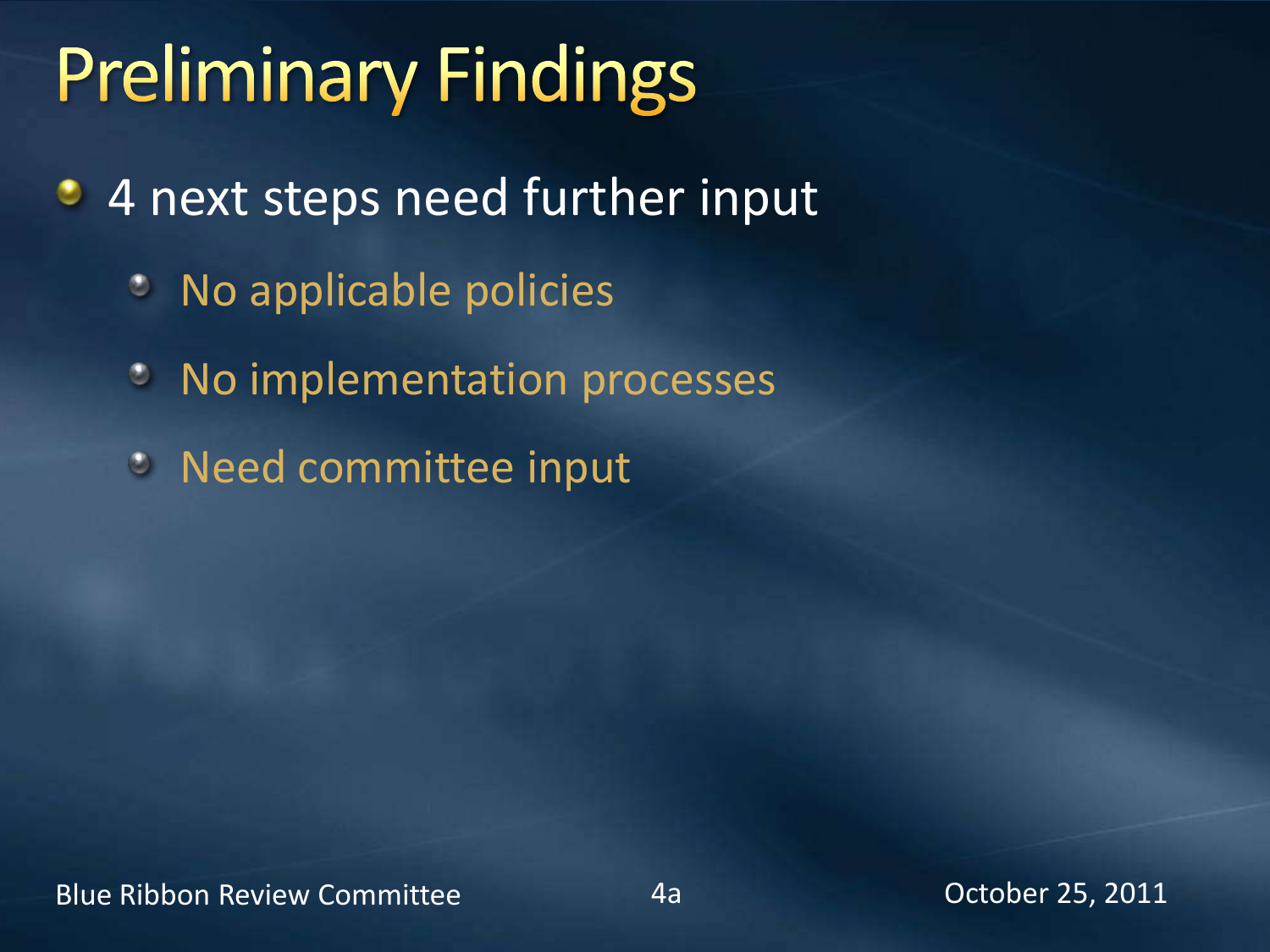Diversified Water Portfolio and Investments #7 - Consider co-development of unsubsidized pilot projects demonstrating the viability of medium-scale local supply development

Applicable Policy - No Implementation Process - No Current Efforts - Yes Timeframe - near term Standing Committee – WP&S

**•** Member agency proposals evaluated on a case-by-case basis

• Potential cost-effective projects for Board consideration for further investigation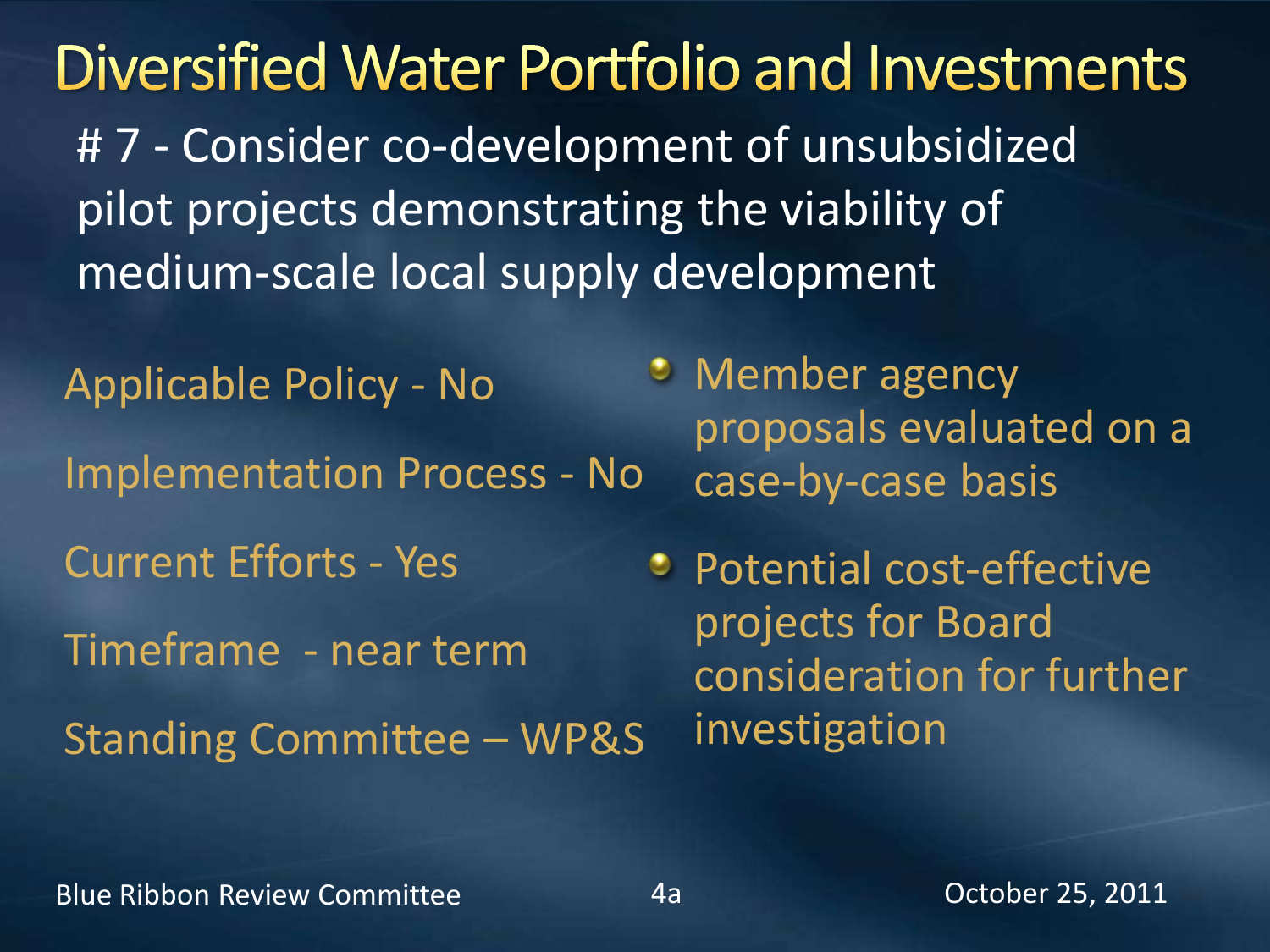**Provider of Integrated Water Services** #14 - Evaluate potential benefits, costs, and constraints for water trading among members, including implementation of several pilot projects

Applicable Policy - No Implementation Process - No Current Efforts - Yes Timeframe - ongoing Standing Committee – F & I

**Trading of tier 1 water** supply limits have been raised in Rate Refinement Process

Blue Ribbon Review Committee **4a** decree 4a Dectober 25, 2011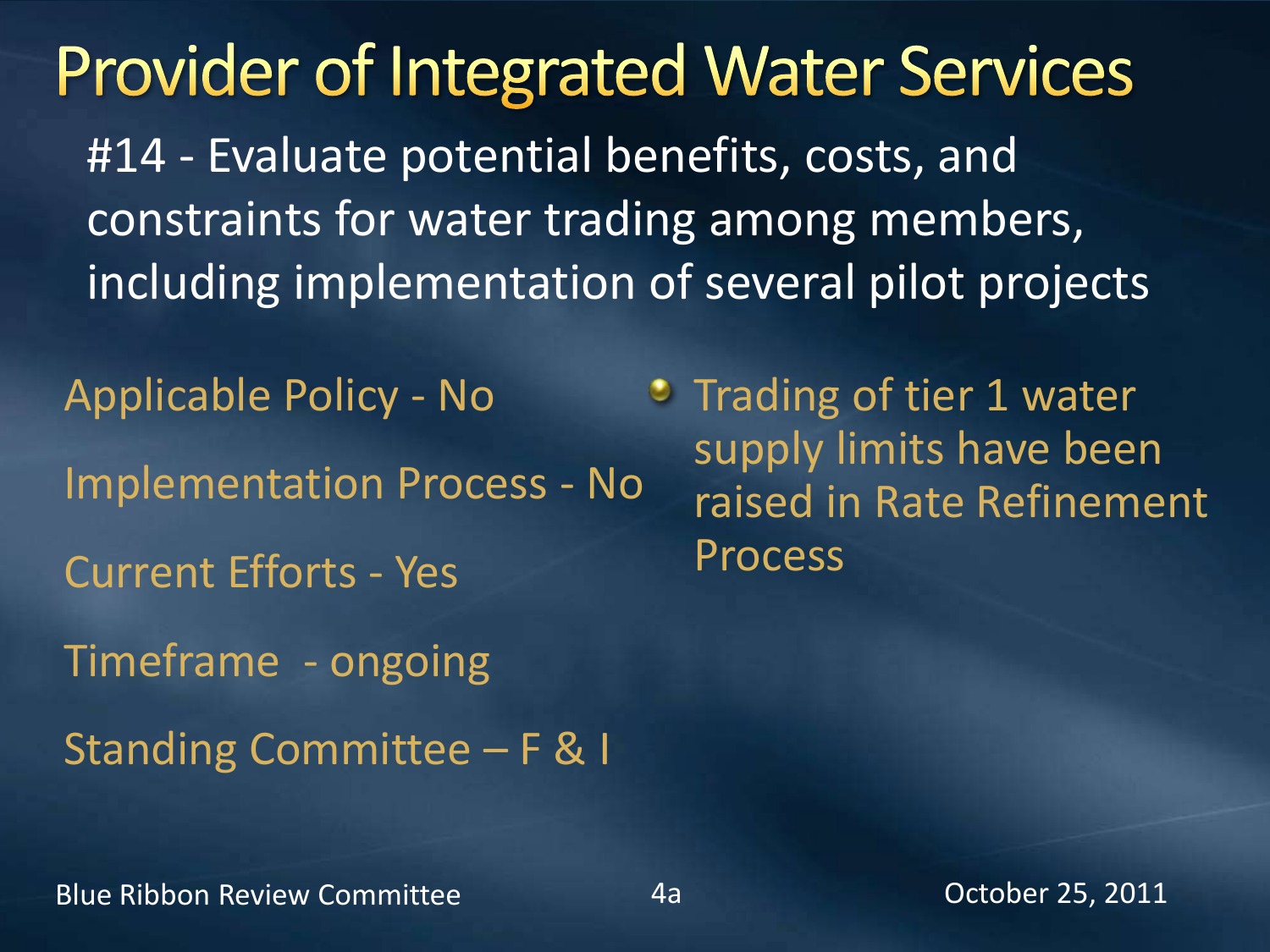**Governance and Operations** #18 – Initiate an external review of governance structure

Applicable Policy - No Implementation Process - No Current Efforts - No Timeframe Standing Committee - Exec

- **Historically, Board** reviewed its own governance as needed
- **External review for** overarching advice
	- **Blue Ribbon Committee in** 2009
	- Blue Ribbon Task Force in 1993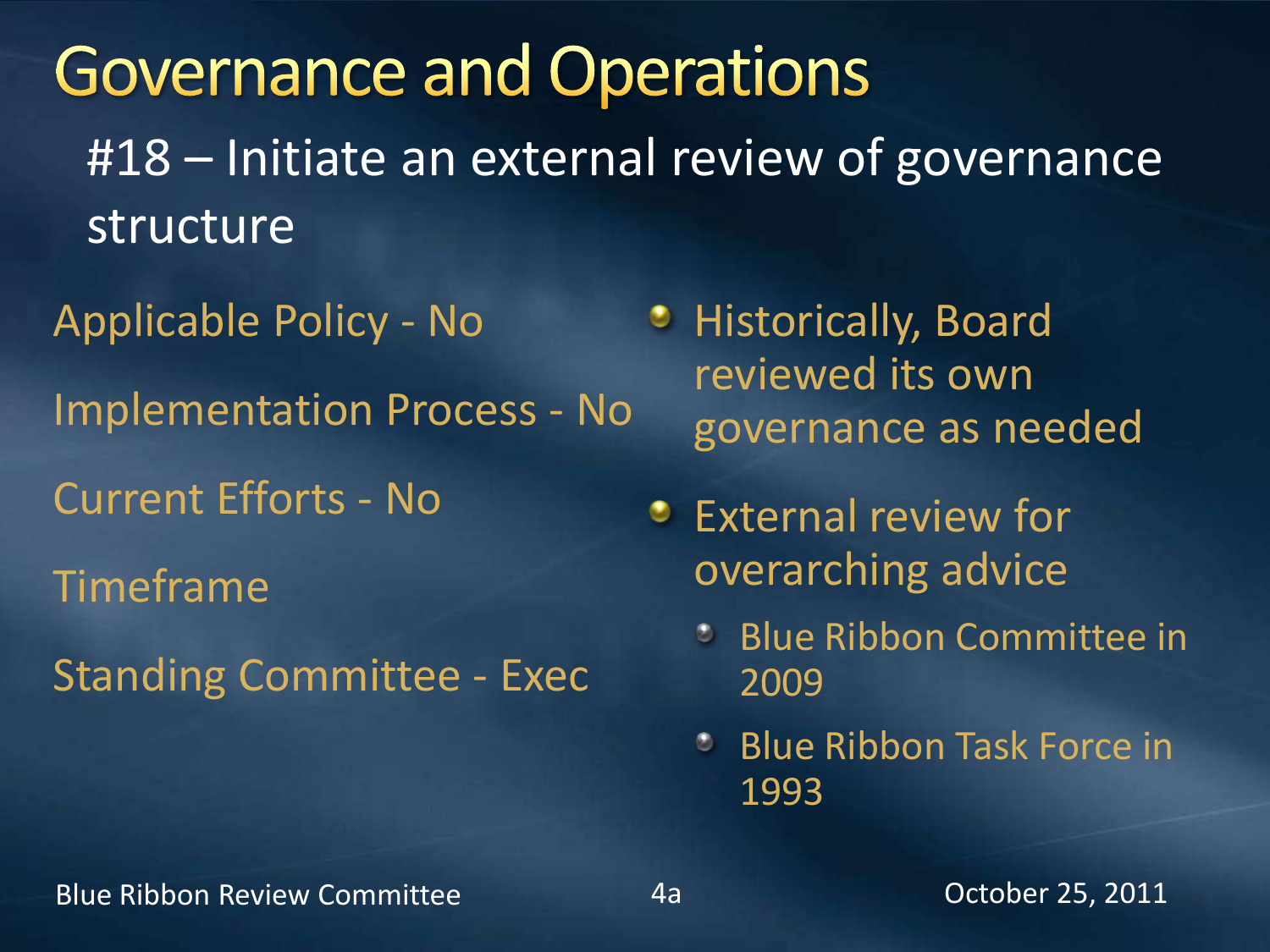**Governance and Operations** #19 - Begin a process to consider changes to MWD's existing vision and mission statements • Strategic Policy Review Applicable Policy - Yes completed in November Implementation Process - Yes 2009 Current Efforts – completed Strategic Plan process in Nov 2009 2000 prior to 2004 IRP Timeframe • Strategic Assembly process in 1995 leading Standing Committee - Exec up to the 1996 IRP

Blue Ribbon Review Committee **4a** decree 4a Dectober 25, 2011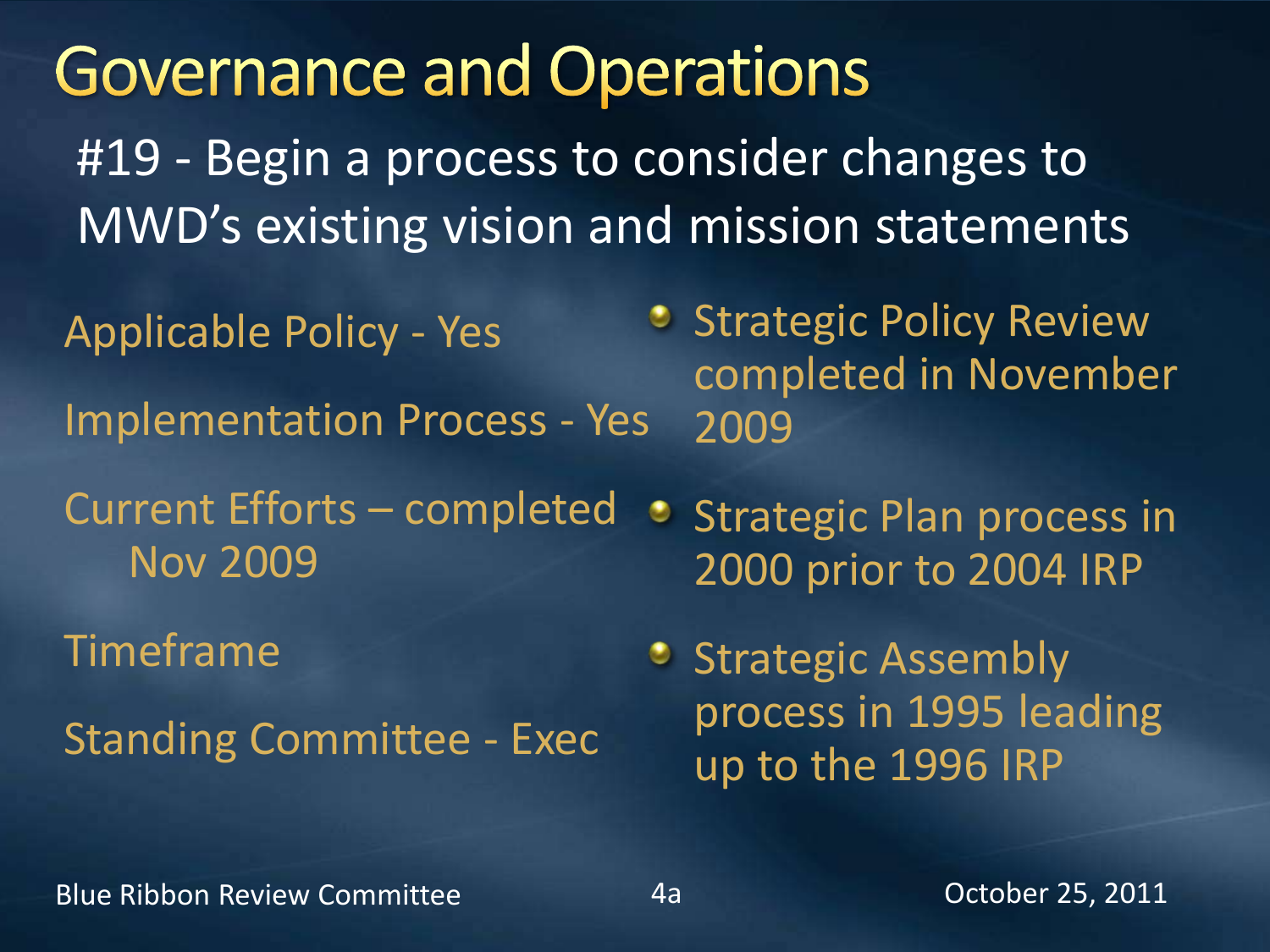### **Committee Schedule**

- Meeting 3 Nov. 8 ٥
	- Continue discussion on next steps  $\bullet$
	- Review second draft of report
- $\bullet$  Meeting 4 Dec. 13
	- **EXECUTE:** Review final draft report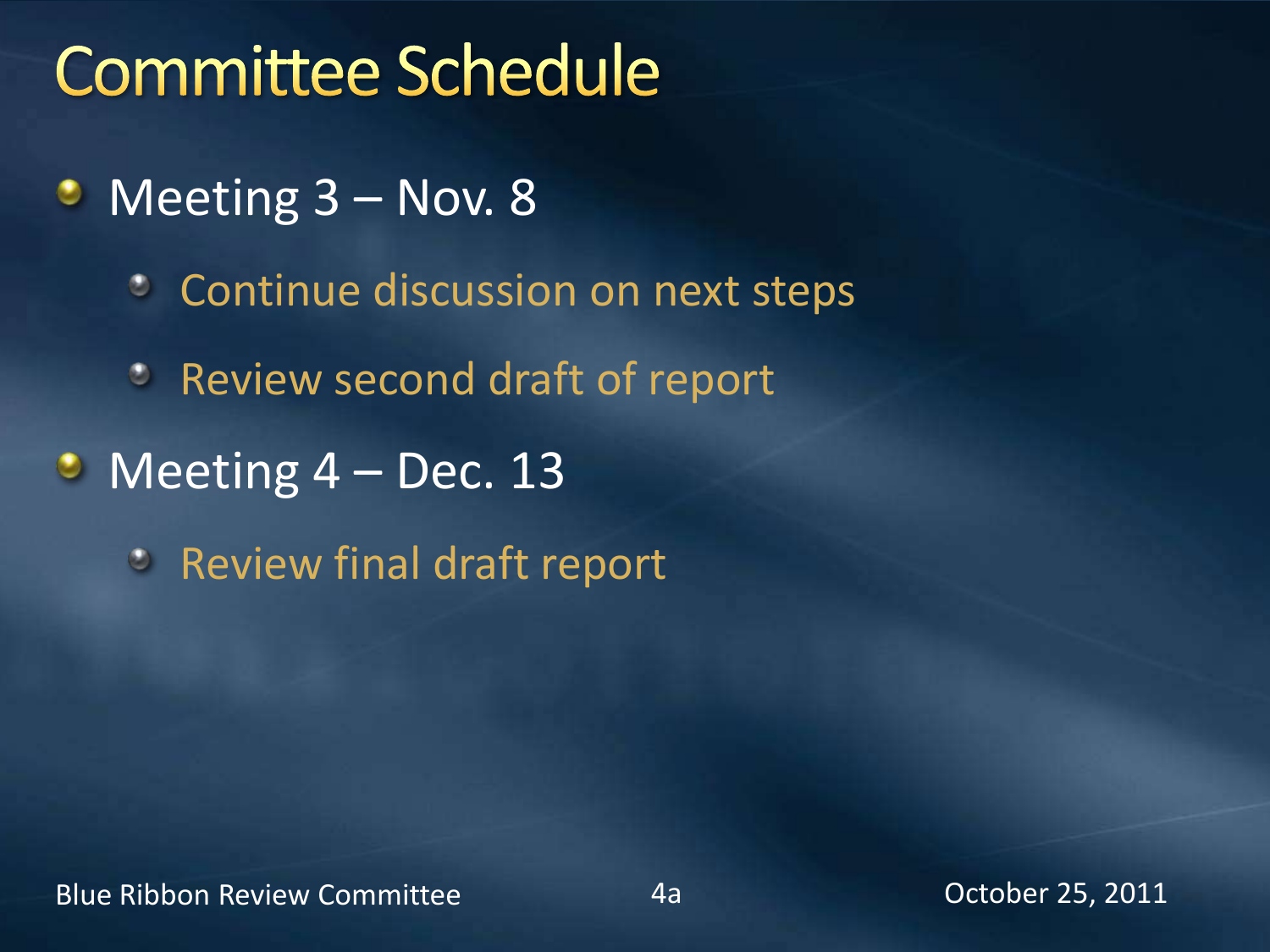# **Open Discussion Blue Ribbon Report Recommendations**